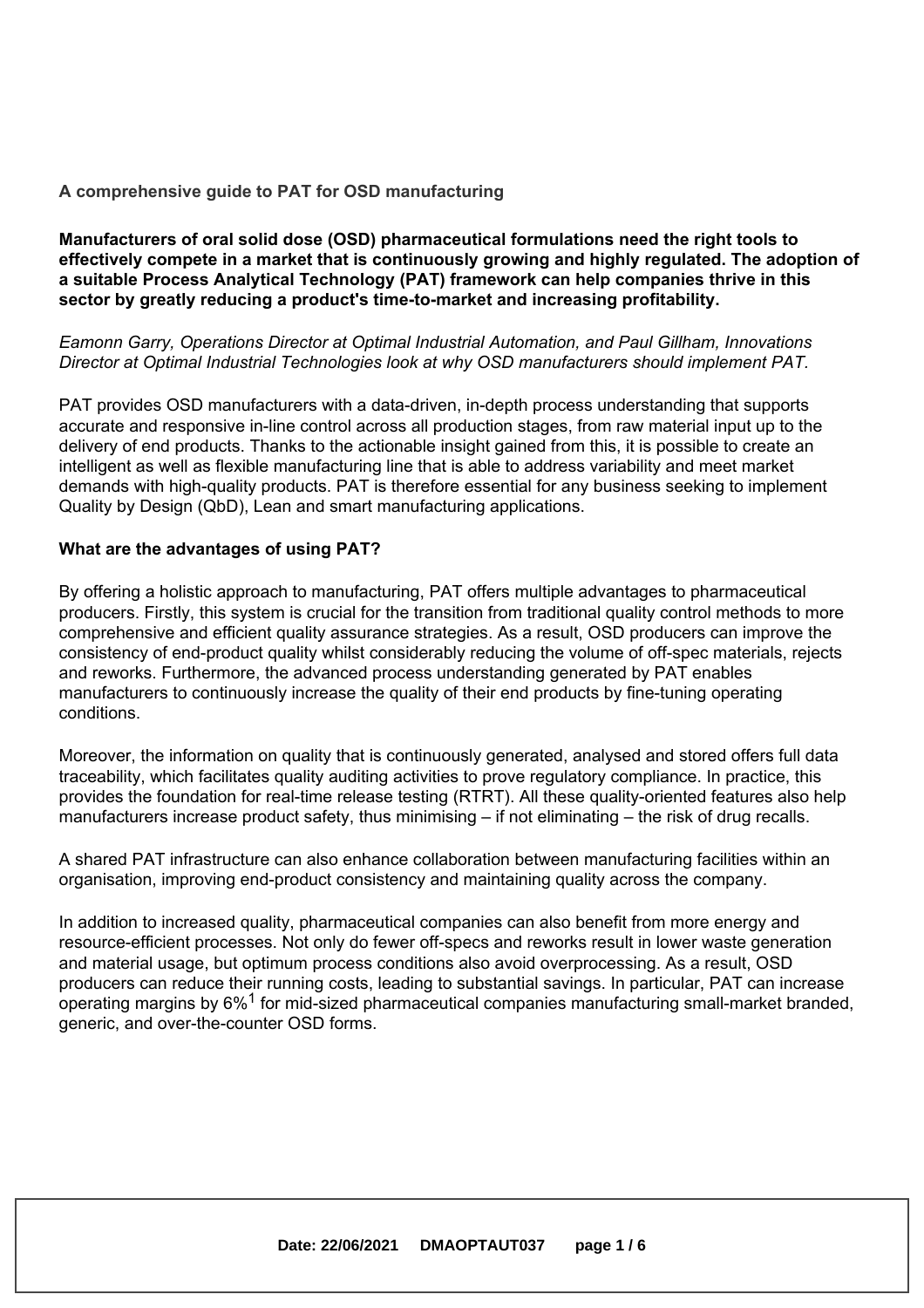Furthermore, the reduction of reworks and overprocessing, coupled with the elimination of downtime associated with off-line quality control, plays <sup>a</sup> key role in shortening production times. This, in turn, increases productivity and speed to market. For new OSD formulations, it means that producers can take full advantage of <sup>a</sup> product's patent life.

Manufacturers wanting to fully optimise their operations can also leverage PAT to facilitate the transition from batch to continuous processing, which can achieve even more productivity gains. For example, leading pharmaceutical company Vertex reported how this change in production has helped the company manufacture medicines from active pharmaceutical ingredients (APIs) to commercial-ready tablets in <sup>a</sup> few days as opposed to 4-8 weeks with a traditional batch process<sup>2</sup>.

Finally, PAT-driven applications utilise the power of data, in line with Industry 4.0 or Pharma 4.0 concepts. Consequently, businesses have <sup>a</sup> key tool that enables them to continuously drive process improvements and intensification as well as to increase their flexibility in adapting to variability in market demands. OSD manufacturers can therefore address current market requirements while being ready to meet future needs.

#### **What are the challenges for installing such systems in existing lines (retrofitting)? Is this possible/practical? Or is it best for new lines?**

One of the biggest benefits of PAT is that both new and existing manufacturing lines can implement and profit from it, whether they run batch or continuous processes. Therefore, businesses adopting <sup>a</sup> PATdriven approach do not need to build new facilities. In fact, they can leverage this framework to retrofit their plants, improving their operations.

Whether PAT is applied to grassroots or brownfield plants, it is important to seamlessly integrate the technology with the facility's control system. Therefore, it is crucial to design and validate <sup>a</sup> well interconnected setup.

When PAT is implemented on existing manufacturing lines, this requires the development of <sup>a</sup> PAT environment that can be adapted to the existing infrastructure. It may also be necessary to adapt the preexisting control system to <sup>a</sup> quality-centric control strategy as directed and orchestrated by <sup>a</sup> PAT system.

In new facilities, it is beneficial to develop the control and PAT aspects simultaneously, so that <sup>a</sup> comprehensive solution can be created that is tailored to the application. Ultimately, the creation of <sup>a</sup> PATdriven OSD line should follow the same principles of QbD that are applied for process and quality monitoring, where quality is built into the solution from the outset.

In both cases, companies should rely on <sup>a</sup> PAT specialist, especially if they do not have expert in-house teams. The right specialist should have extensive experience in the pharmaceutical sector and <sup>a</sup> proven track record in developing customised solutions for new and existing plants. This will ensure the creation of <sup>a</sup> suitable framework that addresses the specific needs of the OSD manufacturing plant. By collaborating with such an expert, businesses can make sure they are utilising <sup>a</sup> high-quality system that maximises the benefits of PAT-driven manufacturing.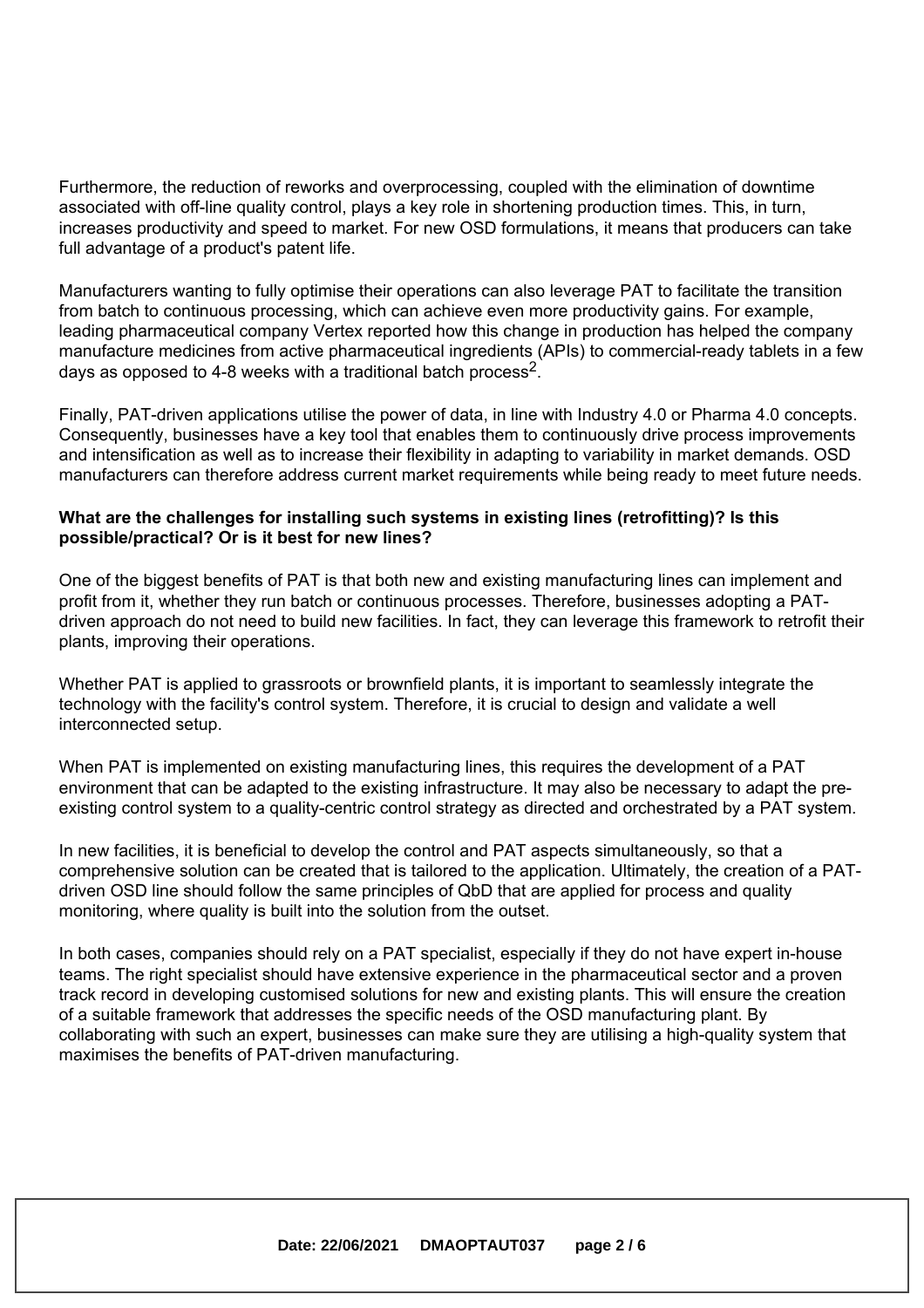### **When thinking about using PAT for automating/controlling an OSD manufacturing line, what are some of the things to consider?**

The most important element that should be considered in automated, PAT-driven OSD manufacturing lines is certainly interoperability. PAT systems are highly likely to interface with multiple systems and devices, including instruments and analysers, programmable logic controllers (PLCs), supervisory control and data acquisition (SCADA) systems, historians and, potentially, distributed control systems (DCS). Therefore, it is crucial to select <sup>a</sup> PAT knowledge management platform for process orchestration and closed-loop control that can communicate bi-directionally with multiple automation, device and system vendors.

For the same reasons, it is highly beneficial to select an independent PAT platform and system integrator specialist that has experience with automation products from different manufacturers, as well as in depth understanding of PAT and how to deploy the technology effectively. By utilising this knowledge, the specialist can select the most suitable components for an intended application as well as effectively configure devices on new or existing networks.

Another aspect that should be considered is the structure of the PAT knowledge management software used. In particular, <sup>a</sup> modular solution should be favoured, as it allows specialists to conduct the installation, validation and testing of PAT setups in different stages, which can then be unified. This ability is especially important in continuous manufacturing lines, where everything should operate in sync. In these situations, having the flexibility to develop the automation and PAT strategy for each unit operation separately enables the simplified, 'standalone' testing of each component before each one is successfully incorporated into <sup>a</sup> larger, comprehensive automation and PAT framework for integrated testing and subsequent use.

In addition, modularity not only simplifies the creation of <sup>a</sup> suitable PAT-led manufacturing approach, but also helps manufacturers to adopt the framework in <sup>a</sup> staged PAT strategy. Such <sup>a</sup> strategy allows progressive benefits to be gained as the technology is rolled out along the processing line. In effect, OSD manufacturers adopting this manufacturing concept can begin with <sup>a</sup> simple, smaller scale project that would enable the business to explore PAT and the possible gains while getting accustomed to the technology.

#### **What types of maintenance must be performed when using these systems?**

Another key advantage of PAT is that once <sup>a</sup> suitable system has been correctly set up, the framework can operate near continuously. A well-designed PAT system can also be adjusted to support expansions, modifications or the repurposing of existing lines and units. In addition, it can support its own optimisation by utilising increasingly accurate and representative predictive models as more process data is analysed. For this reason, <sup>a</sup> PAT approach embraces continuous improvement.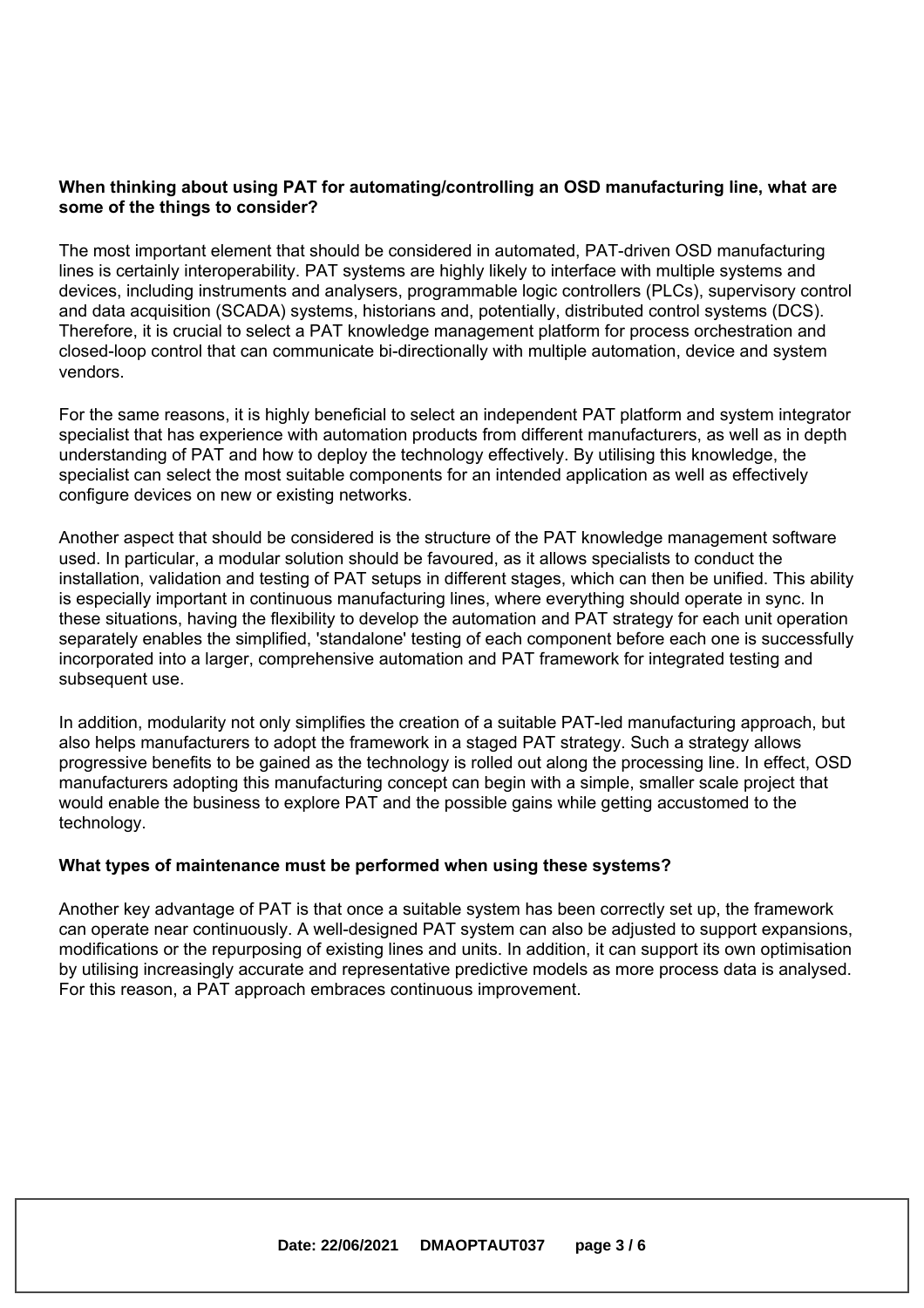To realise these opportunities, <sup>a</sup> modular PAT infrastructure can be highly beneficial. In particular, it facilitates <sup>a</sup> highly flexible, extensible and scalable PAT approach. As <sup>a</sup> result, its reprogramming or development, validation and subsequent addition to the complete infrastructure can be simplified and streamlined.

A key aspect that OSD manufacturers should consider when undertaking <sup>a</sup> project of this kind is the selection of <sup>a</sup> suitable partner who understands their requirements and can offer <sup>a</sup> customised PAT system. The solution provider should have <sup>a</sup> team that includes automation and IT experts, chemometricians and process specialists. An independent multidisciplinary expert, such as Optimal, has the ability to easily interact with the multitude of devices from different vendors as well as suggest new solutions that are well suited for the specific project.

### **References:**

<sup>1</sup> Cogdill, R.P., Knight, T.P., Anderson, C.A. et al. The Financial Returns on Investments in Process Analytical Technology and Lean Manufacturing: Benchmarks and Case Study. Journal of Pharmaceutical Innovation 2, 38–50 (2007)

<sup>2</sup> Talking continuous: Q&A with Patricia Hurter from Vertex. Manufacturing Chemist (2018) Available at: https://www.manufacturingchemist.com/news/article\_page/Talking\_continuous\_QA\_with\_Patricia\_Hurter\_fro [Accessed: 26 November 2020]

**Image Caption:** Process Analytical Technology (PAT) can help manufacturers of oral solid dose (OSD) pharmaceutical formulations thrive by greatly reducing <sup>a</sup> product's time-to-market and increasing profitability.

Image Source: Shutterstock: 1926777584

## **About Optimal Industrial Automation (OIA)**

Optimal Industrial Automation has more than 30 years' experience building, integrating and optimising manufacturing automation systems for challenging and highly regulated industries. Projects are typically for the pharmaceutical, life science, chemical, aerospace, green energy, food & beverage and other highvalue process sectors.

The company's primary aim is to deliver measurable reductions in production costs, while finding substantial improvements in productivity, product quality and business sustainability. Part of its capability in achieving this aim is experience in the implementation of Optimal's print and inspect system product synTI®, plus sister company Optimal Industrial Technologies' leading PAT based process management software platform synTQ.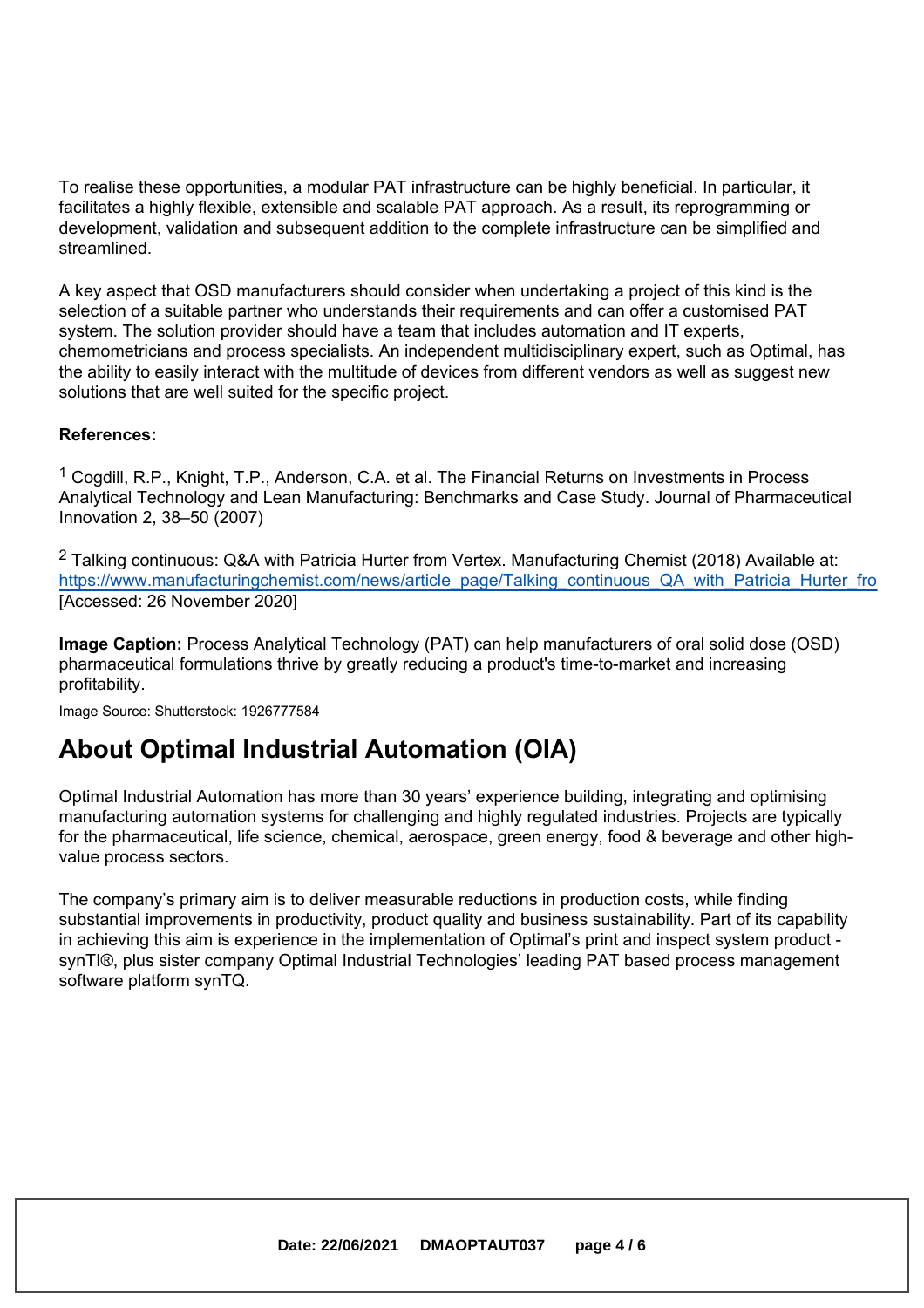The company employs <sup>a</sup> large technical team qualified in software, electrical, electronic, vision and control hardware disciplines. The team has built and developed individual machines and process skids to meet regulations such as FDA 21 CFR Part 210/211 - Pharmaceutical Industry GMPs, and FDA 21 CFR Part 11 – Electronic Records and Signatures. It is also ISO accredited and has years of experience working within GAMP guidelines.

The image(s) distributed with this press release may only be used to accompany this copy, and are subject to copyright. Please contact DMA Europa if you wish to license the image for further use.